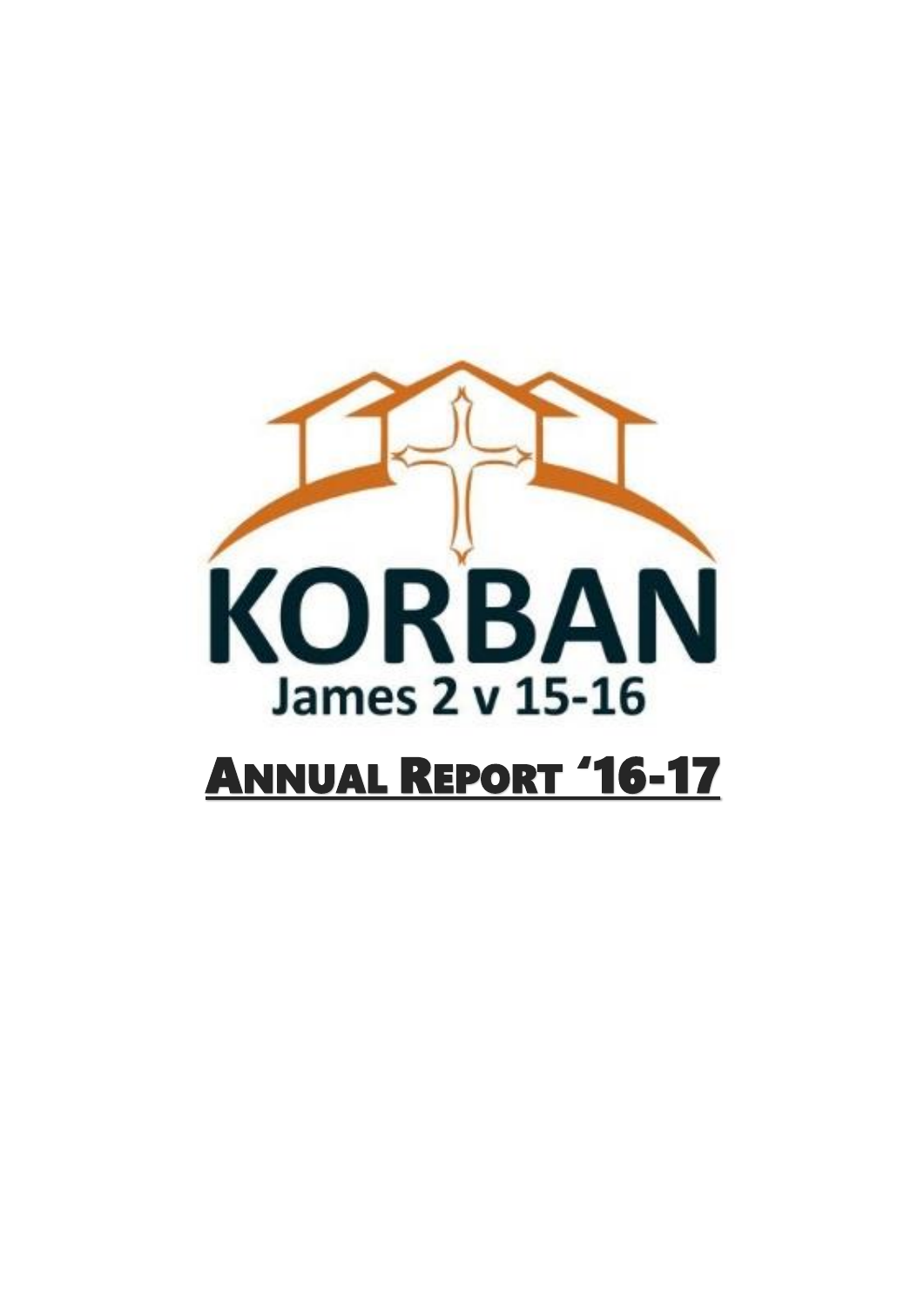# *"Korban has had a profoundly positive impact on my life for the last 2 years that I have been here. Having given me the stability and worry free environment that I needed to find employment. Korban were very supportive overall with any issue I had."*

*Jess, aged 23*

## Our story

Colchester Korban Project grew out of a chance meeting with some homeless young people in 2006. We began to realise the scale of the issues faced by young people losing their accommodation, which then has a knock-on effect to all other areas of life. We did not know exactly what to do but we were sure that we should try to push for effective change. We were sure that…

- **Everyone has the right to safe secure accommodation**
- **Young people are particularly at risk when facing homelessness**
- **As the church, we are called to look out for those in society that need assistance**

Since this meeting, together with friends, professionals and local churches we were able to work with host families. These families provided temporary accommodation for young people in immediate need. As we responded to the issues we saw the bigger picture and in 2008, with the help of the local church community, we opened our hub house. "Bethany Place" is a 5 bed supported house for young homeless people aged 16-25, but it's not just a house – our residents say it feels like a home, and we are able to give ongoing support to help our residents to move into independence. We have been assisted by many people with the same heart and mind as us and continue to look forward to developing our services to provide the most effective chance of change in the lives of the young people we support.



In December 2017 we are opening a 3 bedroom move-on house!

Page **2** of **8** Names and ages have been changed to protect residents' identities

**.**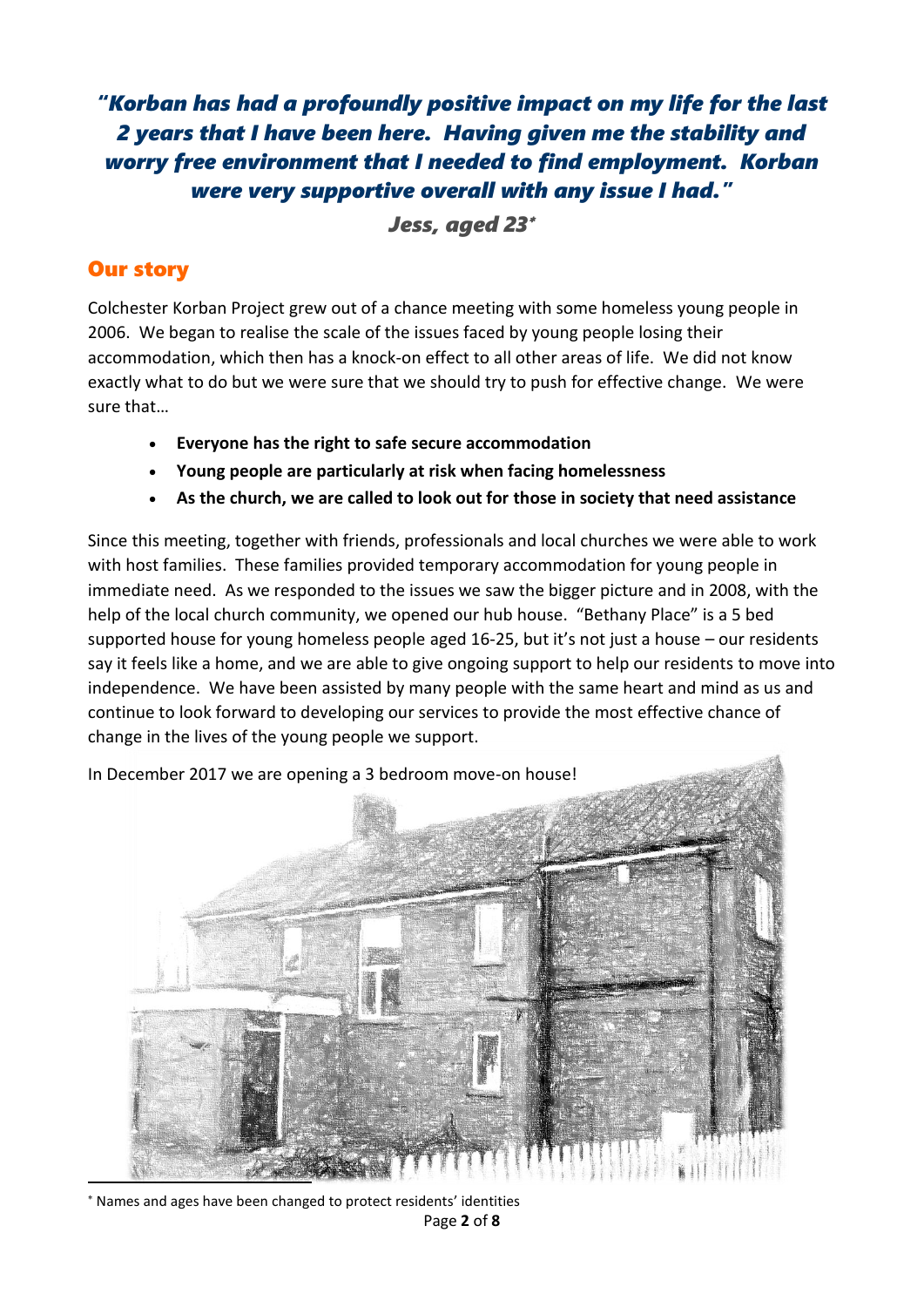## Our Chairman's report

A lot has happened at Korban since our last AGM in February 2017. In May we said our farewells to the manager, Steve Lawton, who left us for pastures new as deputy manager at a large housing project in Exeter. However, this was not before he had secured two considerable funding grants, 1 from the Joseph Rank Foundation and 1 from Colchester Borough Council. The former was for £30,000 over 3 years, the latter £20,000 from the Colchester Big Choice competition (awarded by popular vote). Together they made it possible to realise our long-standing ambition to acquire a second house in addition to Bethany Place by providing the means to run it and pay for extra staff.



Left to right: Tony, the Mayor of Colchester and Steve

The trustees are immensely grateful to Steve for his hard work and dedication in managing Korban so well in his 18 months with us. He instituted many improvements in the way the charity is run and the grant aid is testament to his efforts and ability. In June he was succeeded as manager by Mark Wood who came to us with many years' experience in the charity sector working with young adults (including supported housing), a deep Christian faith, and a firm belief in our mission to show God's love by helping those in need. Mark has continued the excellent work begun by Steve, and has looked after the day to day running of Korban in an exemplary manner, as well as bringing about some new initiatives of his own. His manager's report to the AGM gives full details. He inherited quite a challenge in the task of getting the new house up and running, but he has done so with supreme efficiency.

# *"I have found that my confidence is getting better and having the support has helped a lot."*

*Aaron, aged 19*

**.** 

Names and ages have been changed to protect residents' identities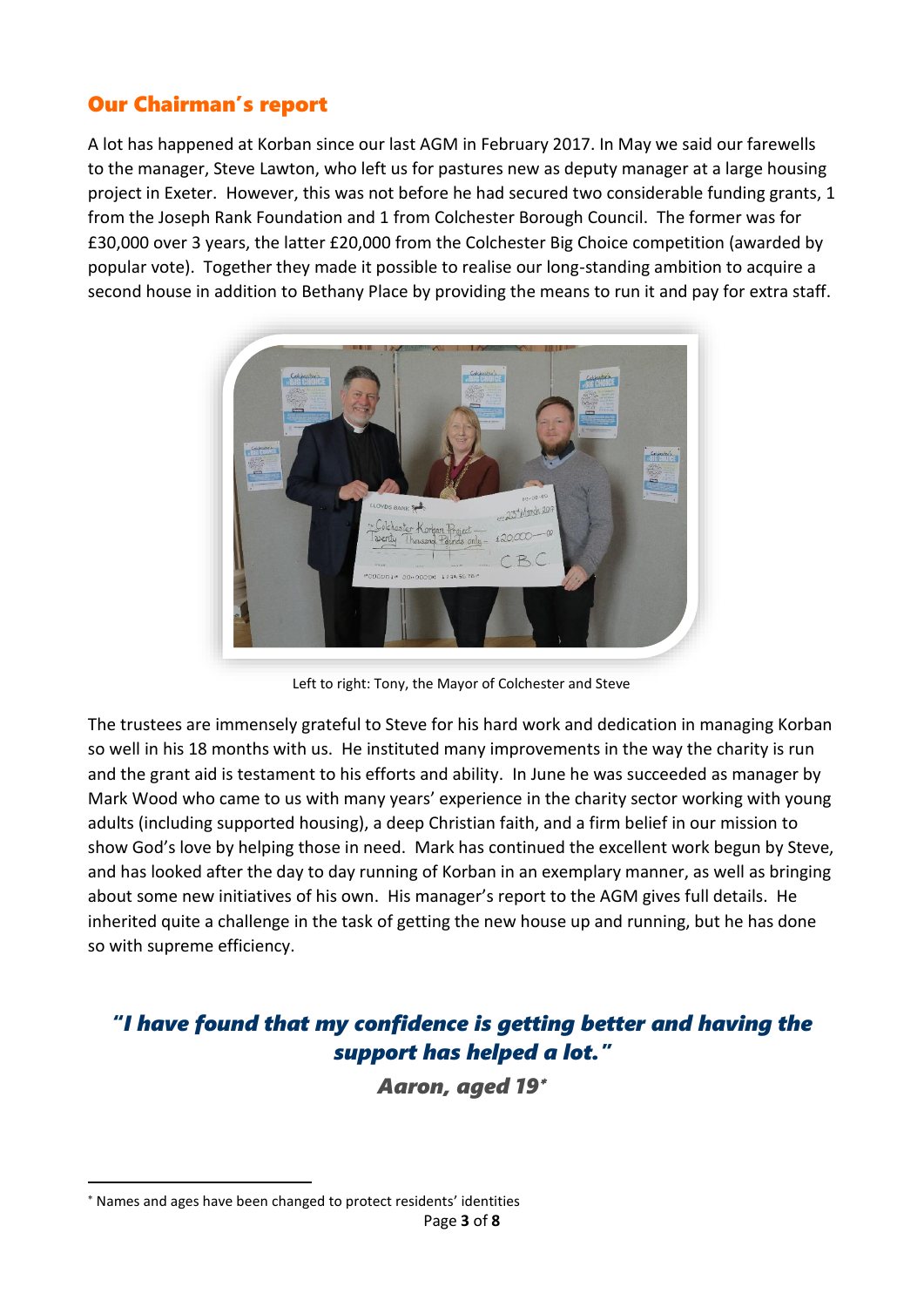## Our foundation

However, it is prayer which keeps us going. We are a built on a Christian foundation and firmly believe in a God who cares for all humanity and for this world, as was shown by His sending His Son, Jesus Christ, to this earth as a human being to live amongst us and to die for us. Korban is a response to some of the sad and terrible things of this world – bringing some of God's light to often very damaged lives and so striving to bring about real change in God's name. In this endeavour we stay as close as we can to God in prayer – seeking His strength, guidance and wisdom in all that we do - and we know that there are so many people who pray regularly for the work of Korban.

Nevertheless, the work goes on. The need for housing young people in the Colchester area alone is as great as ever, and uncertainties about levels of housing benefit and other benefit changes mean that Korban will be going for some time to come. If young people who feel abandoned by society can receive a decent home and effective support in a safe and caring environment then an important good has been achieved. What we do may seem small but to the individual who is helped out of their crisis it is very big indeed.

## Our future

We as a trustee body are confident in a bright future for Korban. We meet regularly to discuss and direct the general strategy of the charity. Each trustee brings their own expertise to that task and also where specific needs arise in the running of the charity, be it in financial management, fundraising or supervision. We are happy to present accounts which demonstrate a healthy financial situation for the year to the end of August 2017. The manager's report clearly shows a high level of activity in helping many young people, and an organisation that is well and faithfully run. And we remain sure of God's blessing upon us and upon those whom we exist to serve.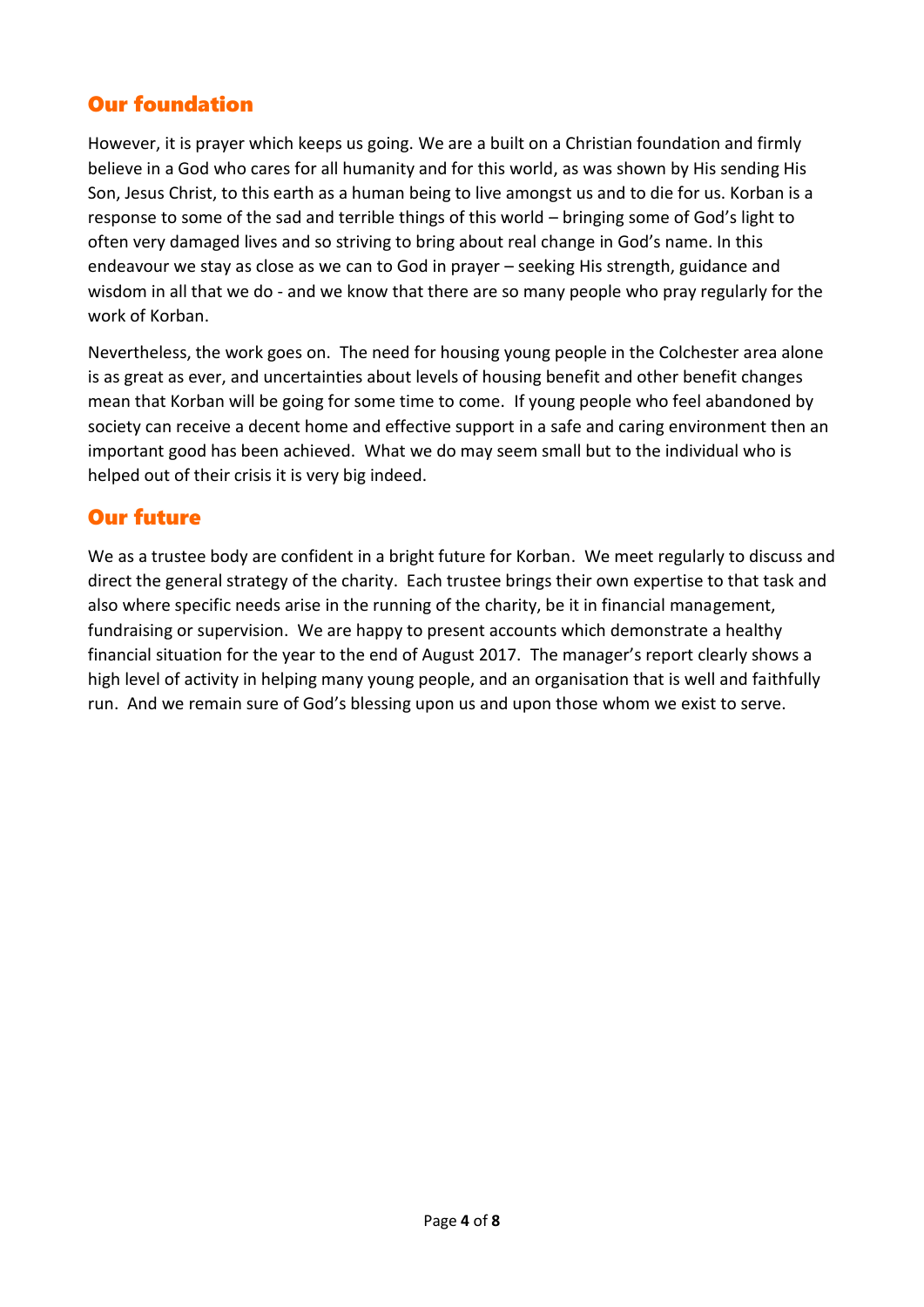## Message from the Project Manager

Since taking up the role in June my feet have barely touched the ground, but I was struck from very early on the level of support Korban has across the community – from our volunteers who



pick up food from Tesco's as part of the Fareshare scheme, through to our dedicated project worker Susy Calder. Susy started as a volunteer herself 5 years ago, doing our weekly communal meal, and has since been providing support for many of our residents as a much valued part of the team.

It was clear to me that Korban is held in high esteem both in and beyond the locality. We are blessed to have Archdeacon of Colchester, Annette Cooper, as our patron and around 6 weeks into starting at Korban I had the honour of being invited to the Bishop of Chelmsford's annual fundraising garden party. Korban is 1 of the Bishop's homeless charities, along with 3 others from Chelmsford, Harlow and Southend.



Left to right: Mark, Rob Saggs (CHESS), Kerrie Eastman (Streets2homes), Richard Hair (HARP) and Bishop Stephen.

There have been a number of highlights this year (see over the page), but I want to focus on those individual young people that Korban has been so privileged to serve. Bethany Place had been stable for a year with the same residents who really made the most of the support offered:

- 3 residents were in paid employment
- 2 residents were in full time education.
- Our new resident arrived and settled into life at Korban.
- In July one of our female residents moved on after 2 years having done incredibly well securing a full-time job.

Since 2008 Korban has given over 100 young people a home - an outstanding legacy for a small charity. In 2018, we celebrate 10 years of Bethany Place and Korban officially becoming a charity. I look forward with hopeful expectancy to the opening of Bethel House and a new project worker joining the team enabling us to give even more homeless young people a home and an opportunity to move on with their lives.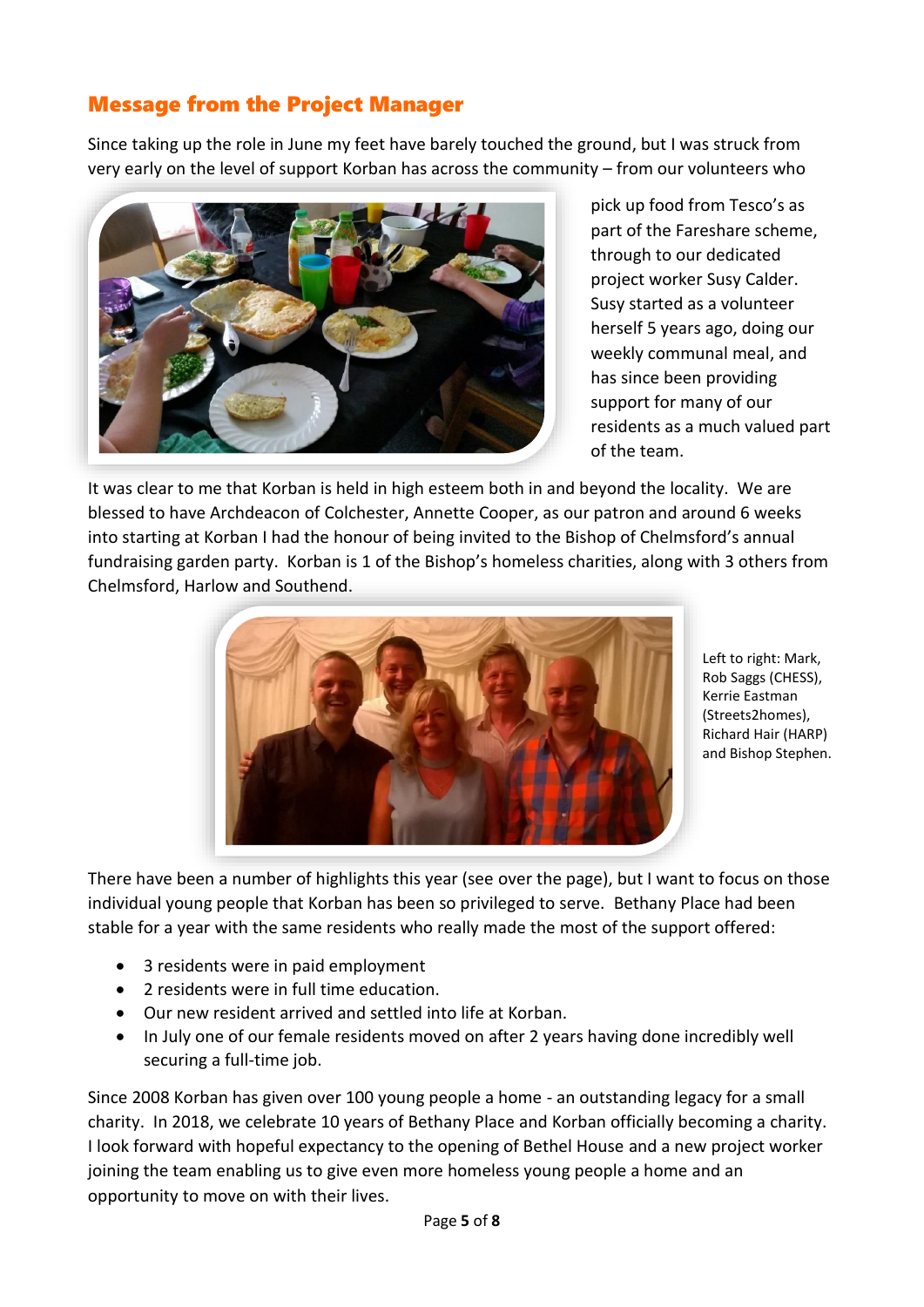# Highlights for 2016-17



#### Bikes

After applying for a Get Active grant, in September 2016 we received some money from Colchester Borough council and bought 5 bikes - 1 for each resident to hire (free of charge). So far 3 of them have been used regularly. 1 of our female residents hadn't ridden a bike since she was a young child but with encouragement and support she now uses it regularly to attend college and for fun.

Kitchen

In February we completely refurbished the kitchen after being successful with 2 of our applications for grant funding to do the work.



#### New carpets

Another successful grant application enabled us to replace carpets in 3 of the resident's bedrooms in July.



## Nomination

After putting ourselves forward to the council we were overjoyed to be awarded a 'nomination' for social housing. Each year we can nominate 1 of our residents who has made good progress and is ready for independent living, and this means they will have a priority for somewhere affordable to live.



#### Summer social

In the summer we went on a trip to Nando's followed by bowling. 3 of our residents came along but despite some serious competition, our project worker Susy won (photo left)!

## Communal meals

Our weekly communal meals are a highlight of the week at Korban when all the staff and residents sit down together to chat and enjoy a feast prepared by Susy. Sometimes the residents get involved in preparing the food and this summer we had several barbecues.

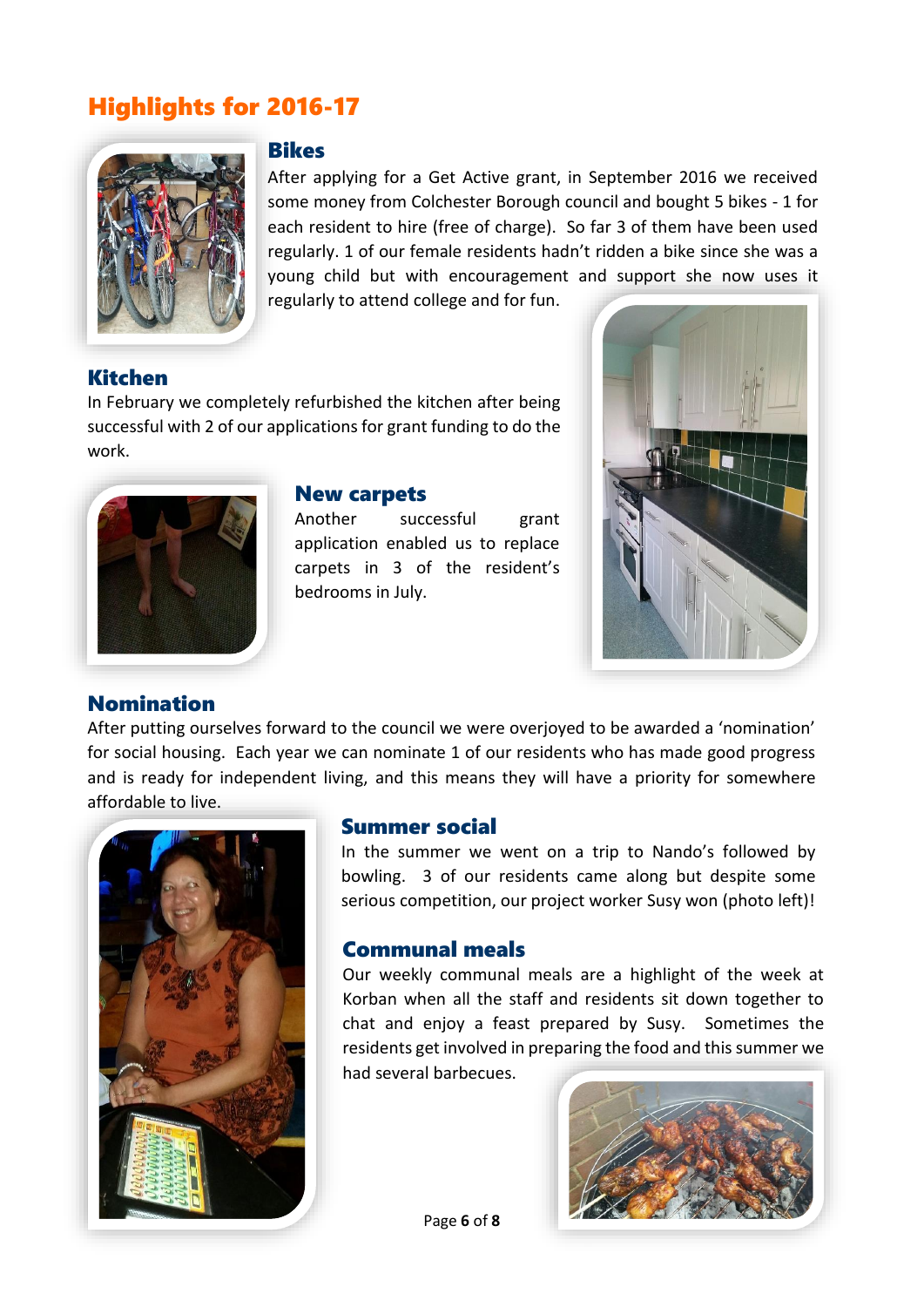# Financial review

## **STATEMENT OF FINANCIAL ACTIVITIES FOR THE YEAR ENDED 31 AUGUST 2017**

*NB. For a full explanation please see our published accounts.*

|                                                                    | <b>Unrestricted</b><br><b>Fund</b><br>£ | <b>Designated</b><br><b>Fund</b><br>f | <b>Restricted</b><br><b>Fund</b><br>£ | 2017<br><b>Total</b><br>£ | 2016<br><b>Total</b><br>£ |
|--------------------------------------------------------------------|-----------------------------------------|---------------------------------------|---------------------------------------|---------------------------|---------------------------|
| Incoming resources from<br>generated funds                         |                                         |                                       |                                       |                           |                           |
| Investment income                                                  | $\qquad \qquad -$                       |                                       | $\overline{a}$                        |                           | 24                        |
| Incoming resources from<br>$\blacksquare$<br>charitable activities | 36,901                                  |                                       | 4,954                                 | 41,855                    | 41,747                    |
| <b>Total incoming resources</b>                                    | 36,901                                  |                                       | 4,954                                 | 41,855                    | 41,771                    |
| <b>Resources expended</b>                                          |                                         |                                       |                                       |                           |                           |
| Charitable activities                                              | 39,520                                  |                                       | 4,899                                 | 44,419                    | 43,347                    |
| <b>Total resources expended</b>                                    | 39,520                                  |                                       | 4,899                                 | 44,419                    | 43,347                    |
| Net incoming resources before<br>transfers                         | (2,619)                                 |                                       | 55                                    | (2, 564)                  | (1, 576)                  |
| <b>Gross transfers between funds</b>                               | 2,317                                   |                                       | (2, 317)                              |                           |                           |
| Net income for the year                                            | (302)                                   |                                       | (2, 262)                              | (2, 564)                  | (1, 576)                  |
| <b>Total funds brought forward</b><br>at 1 September 2016          | 2,804<br>========                       | 12,002<br>======                      | 2,317<br>======                       | 17,123<br>=======         | 18,699<br>=======         |
| <b>Total funds carried forward</b><br>at 31 August 2017            | 2,502<br>==========                     | 12,002<br>=========                   | 55<br>========                        | 14,559<br>=======         | 17,123<br>=======         |

#### **During the year Korban raised money from a variety of sources, notably:**

£21,219 from Colchester Borough Council for Housing benefit,

£8,954 from Grants: £3,500 was for refurbishing the kitchen, £800 was for new carpets and £654 was for bikes, £4,000 was for general use ie. non restricted.

£7,123 from residents; for rent (for those not eligible for full housing benefit<sup>1</sup>) and personal charges (all residents' personal use of utilities).

£4,559 from donations including regular giving.

**.** 

Expenses were largely connected with staff costs, £24,045, and costs associated with the house including rent, utilities and communal household items, £12,557.

The charity has a reserves policy and the reserves held as at the 31<sup>st</sup> August 2017 were £12,002. These are maintained at a level which ensures that Korban's core activities could continue during a period of unforeseen difficulty, for a minimum period of 3 months, giving time to find suitable alternative supported accommodation for any young person in our care. The reserves are our only designated funds.

All unrestricted funds are to be deployed as per the trustees direction, in line with delivering the charities services.

 $<sup>1</sup>$  In some cases where our residents are in full time work and not eligible for housing benefit they pay</sup>